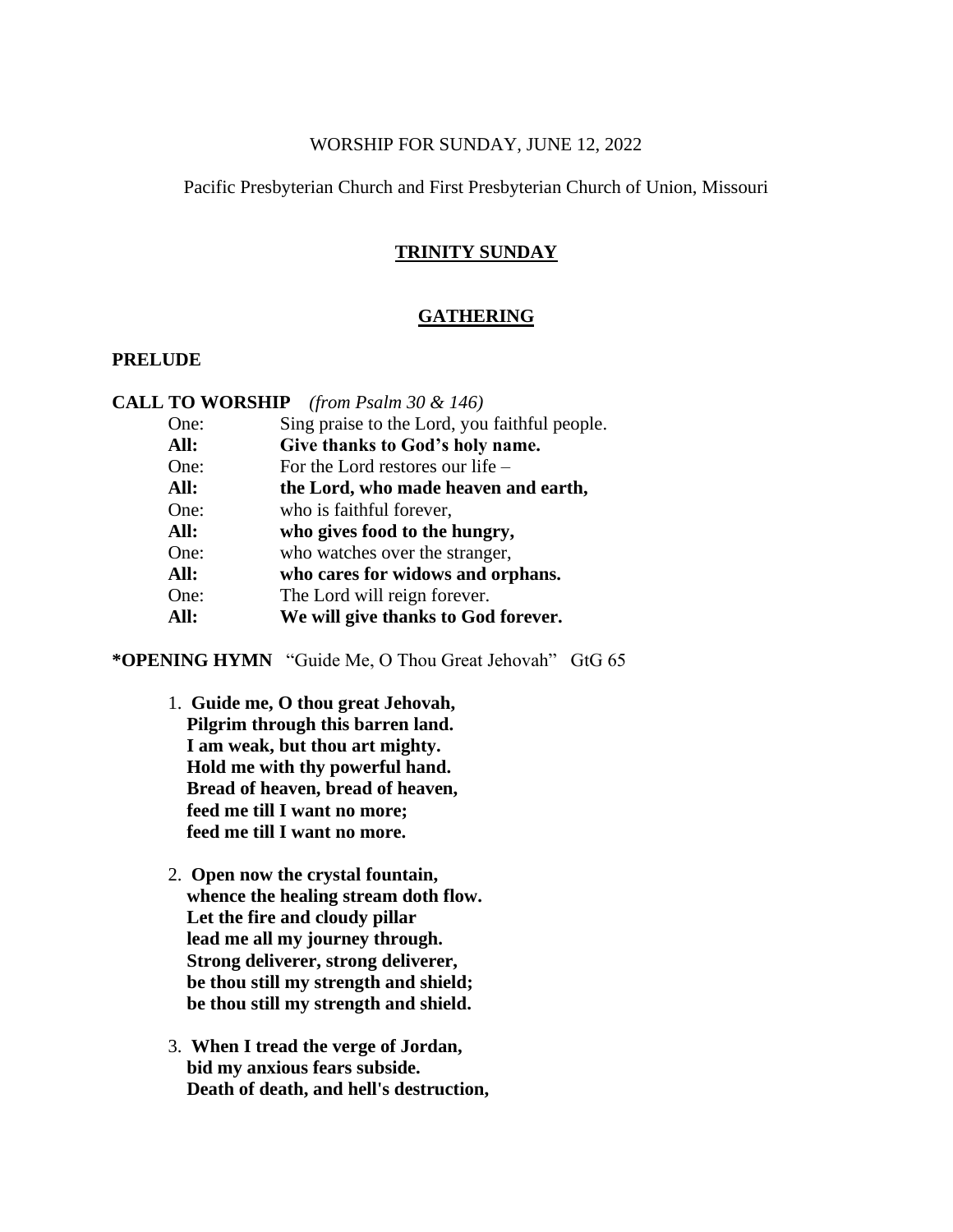**land me safe on Canaan's side. Songs of praises, songs of praises I will ever give to thee; I will ever give to thee.**

*(Public Domain)*

## **\*UNISON PRAYER OF CONFESSION**

**Loving God, hear our prayer**, **and forgive us. We are blind to our own brokenness, yet focused on the failings of others. We have trusted too much in our own strength. We have hidden our faces from those who suffer. We have turned away from neighbors in need. We have given up hope instead of seeking your help. Lord, be gracious to us. Forgive our sin, and heal our brokenness; speak life and forgiveness to our weary souls. Amen.**

# **\*SILENT CONFESSION**

## **\*ASSURANCE OF PARDON**

| One: | Beloved, hear the good news:     |  |
|------|----------------------------------|--|
|      | through Christ we are forgiven!  |  |
| All: | Our hope is in the Lord our God, |  |
|      | who keeps faith with us forever. |  |
|      | God's mercy is everlasting!      |  |
|      | <b>Thanks be to God!</b>         |  |
|      |                                  |  |

# **\*THE PEACE**

| One: | The peace of Christ be with you. |
|------|----------------------------------|
|      |                                  |

# **All: And also with you.**

*(From your seat, a brief sign of peace may be shared: a wave of the hand, a nod of the head, etc.)*

#### **THE WORD**

# **SCRIPTURE READING** I Kings 17:1-24

#### **PRAYER FOR ILLUMINATION**

**SERMON** by Pastor Bill Vincent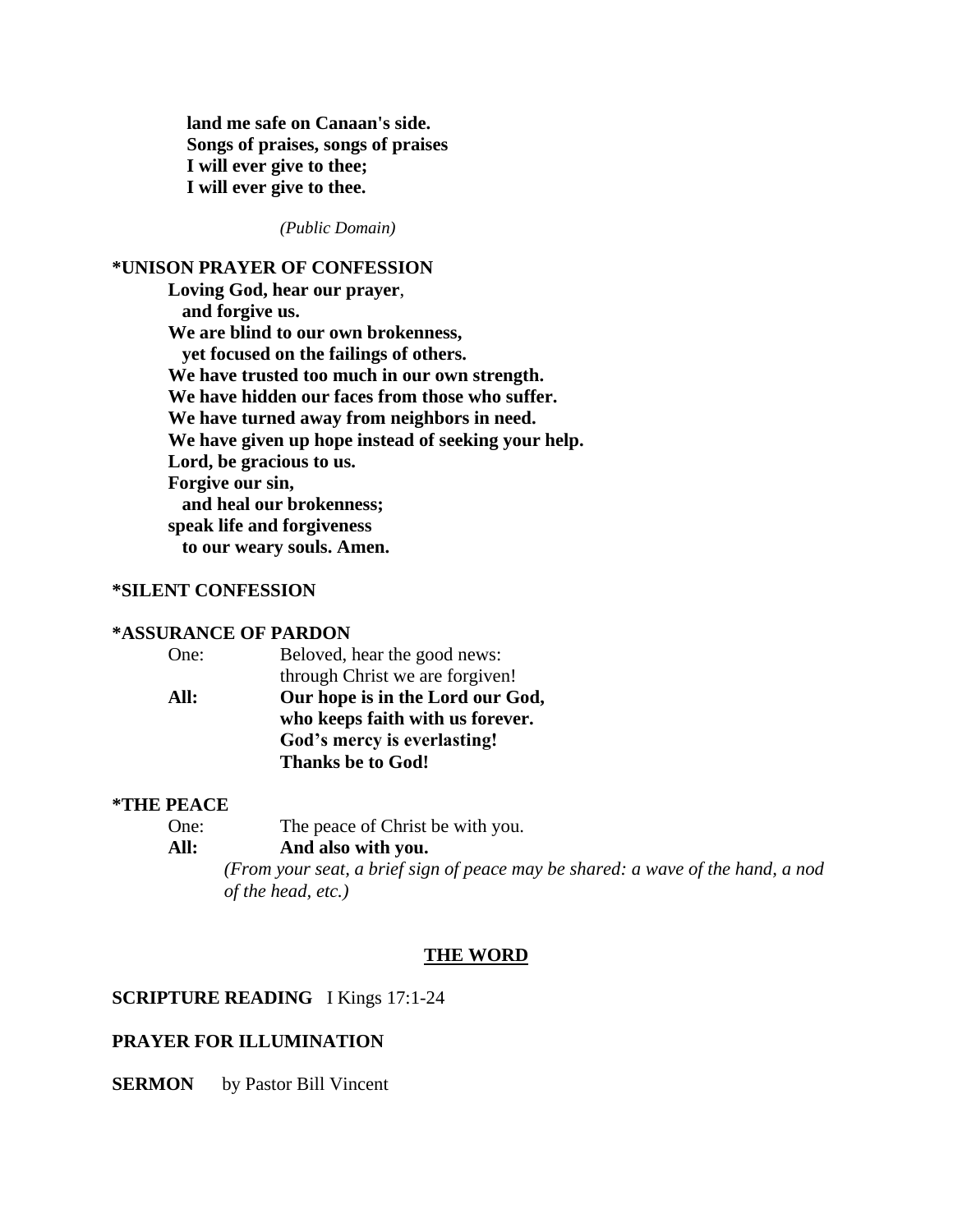# **\*HYMN** "When the Poor Ones" GtG 762

1. **When the poor ones who have nothing share with strangers, when the thirsty water give unto us all, when the crippled in their weakness strengthen others, Then we know that God still goes that road with us, then we know that God still goes that road with us.**

2. **When at last all those who suffer find their comfort, when they hope though even hope seems hopelessness, when we love though hate at times seems all around us, Then we know that God still goes that road with us, then we know that God still goes that road with us.**

3. **When our joy fills up our cup to overflowing, when our lips can speak no words other than true, when we know that love for simple things is better, Then we know that God still goes that road with us, then we know that God still goes that road with us.**

4. **When our homes are filled with goodness in abundance, when we learn how to make peace instead of war, when each stranger that we meet is called a neighbor, Then we know that God still goes that road with us, then we know that God still goes that road with us.**

*Cuando el Pobre/When the Poor Ones,*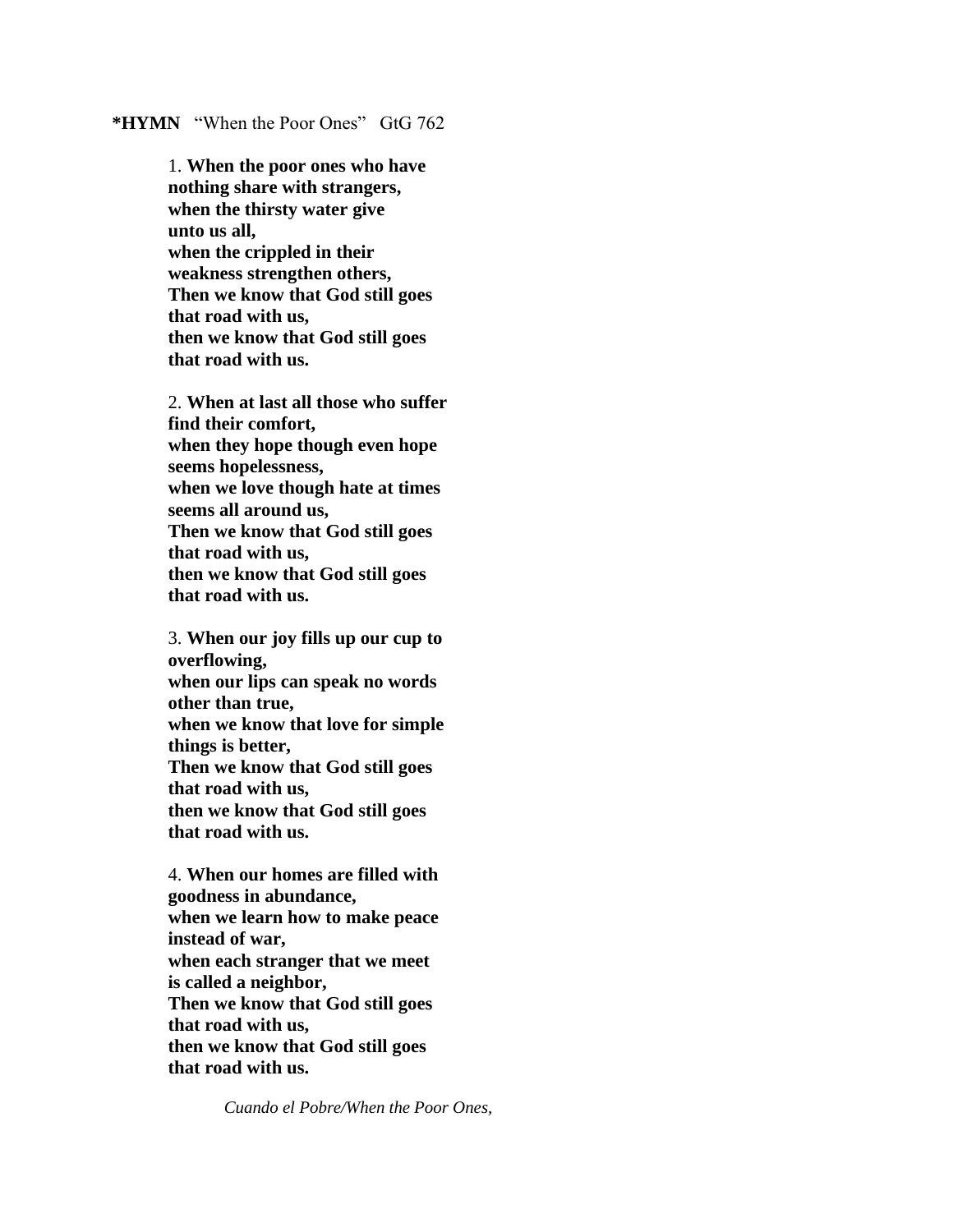*Text by Jose A. Olivar. Copyright 1971, All rights reserved. Exclusive agent: OCP. Tune by Miguel Manzano. Copyright 1971, Published by OCP, All rights reserved. Translation by George Lockwood. Copyright 1980, United Methodist Publishing House/Abingdon Press, All rights reserved. Reprinted / Podcast / Streamed with permission under ONE LICENSE #A-739819/#A-739796. All rights reserved.*

# **\*AFFIRMATION OF FAITH**

**In life and in death we belong to God. Through the grace of our Lord Jesus Christ, the love of God, and the communion of the Holy Spirit, we trust in the one triune God, the Holy One of Israel, whom alone we worship and serve.**

 **Like a mother who will not forsake her nursing child, like a father who runs to welcome the prodigal home, God is faithful still.**

**With believers in every time and place, we rejoice that nothing in life or in death can separate us from the love of God in Christ Jesus our Lord.**

(from *A Brief Statement of Faith*, Presbyterian Church (U.S.A.) Book of Confessions)

#### **PRAYERS OF THE PEOPLE**

Pastor: Hear us, O Lord... **People: ...be gracious to us and fill us with your life.**

#### **THE LORD'S PRAYER** *(Contemporary)*

**Our Father in heaven, hallowed be your name, your kingdom come, your will be done, on earth as in heaven. Give us today our daily bread. Forgive us our sins as we forgive those who sin against us. Save us from the time of trial and deliver us from evil. For the kingdom, the power, and the glory are yours now and forever. Amen.**

## **OFFERING**

*Invitation*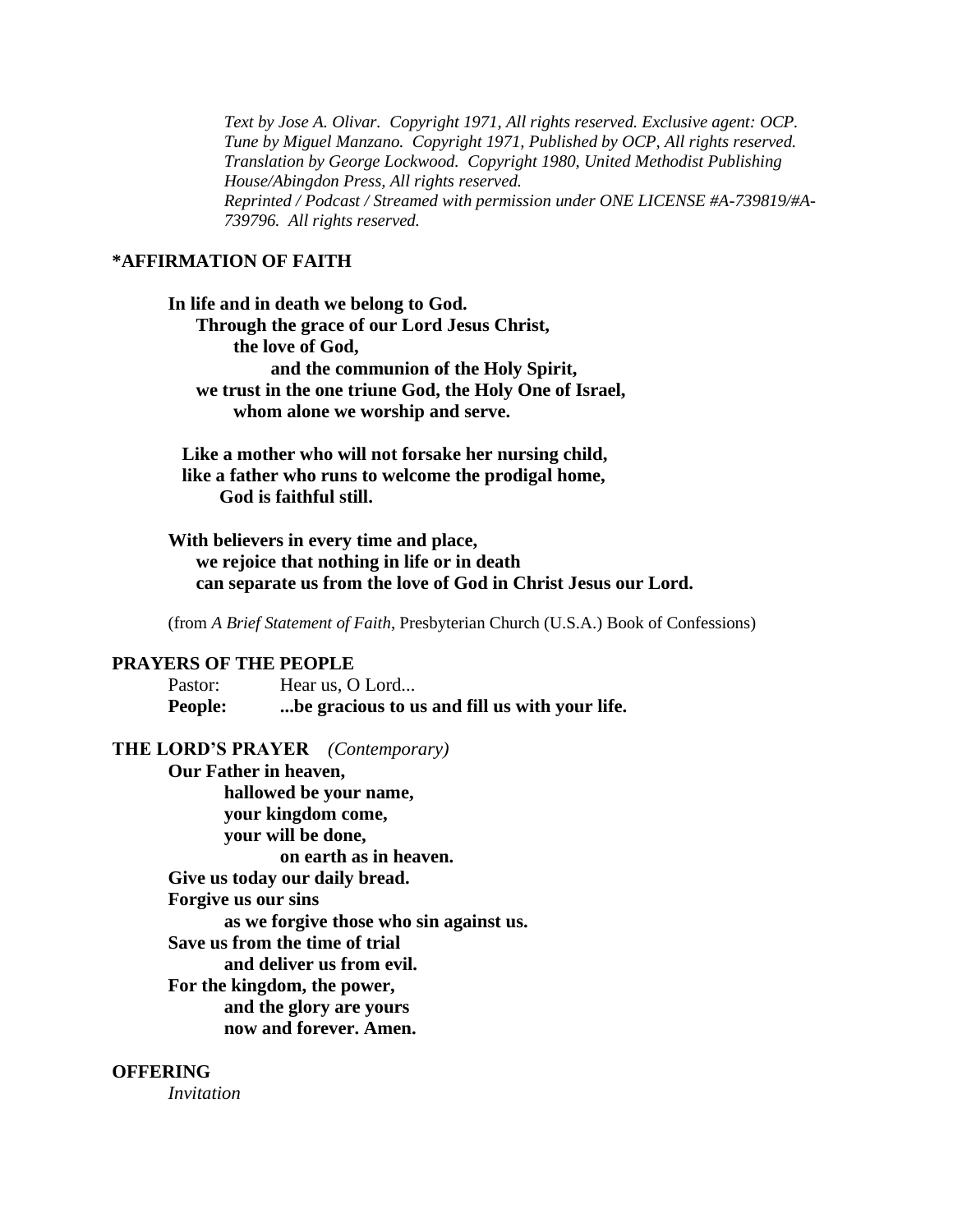# *Reflection*

\**Unison Prayer of Dedication*

**Thanks and praise to you, O God, for your goodness to us. Use our offerings to do more than we could believe or imagine, building a world of justice and healing where there is enough for all. And let us use the breath you have given us to speak your truth and sing your glory; through Jesus Christ our Lord. Amen.**

# **SENDING**

**\*CLOSING HYMN** "God, Be the Love to Search and Keep Me" GtG 543 *(Verses 1-2, 4-5)*

1. **God, be the love to search and keep me; God, be the prayer to move my voice; God, be the strength to now uphold me: O Christ, surround me; O Christ, surround me.**

2. **Bind to myself the Name of Holy, great cloud of witnesses enfold; prophets, apostles, angels witness: O Christ, surround me; O Christ, surround me.**

4. **Walking behind to hem my journey, going ahead to light my way, and from beneath, above, and all ways: O Christ, surround me; O Christ, surround me.**

5. **Christ in the eyes of all who see me, Christ in the ears that hear my voice, Christ in the hearts of all who know me: O Christ, surround me; O Christ, surround me.**

*Used by permission through CCLI License #11178434* / *#2457662.*

#### **\*CHARGE AND BLESSING**

Pastor: ...And let the gathered people of God say... **People: ...Amen.**

#### **POSTLUDE**